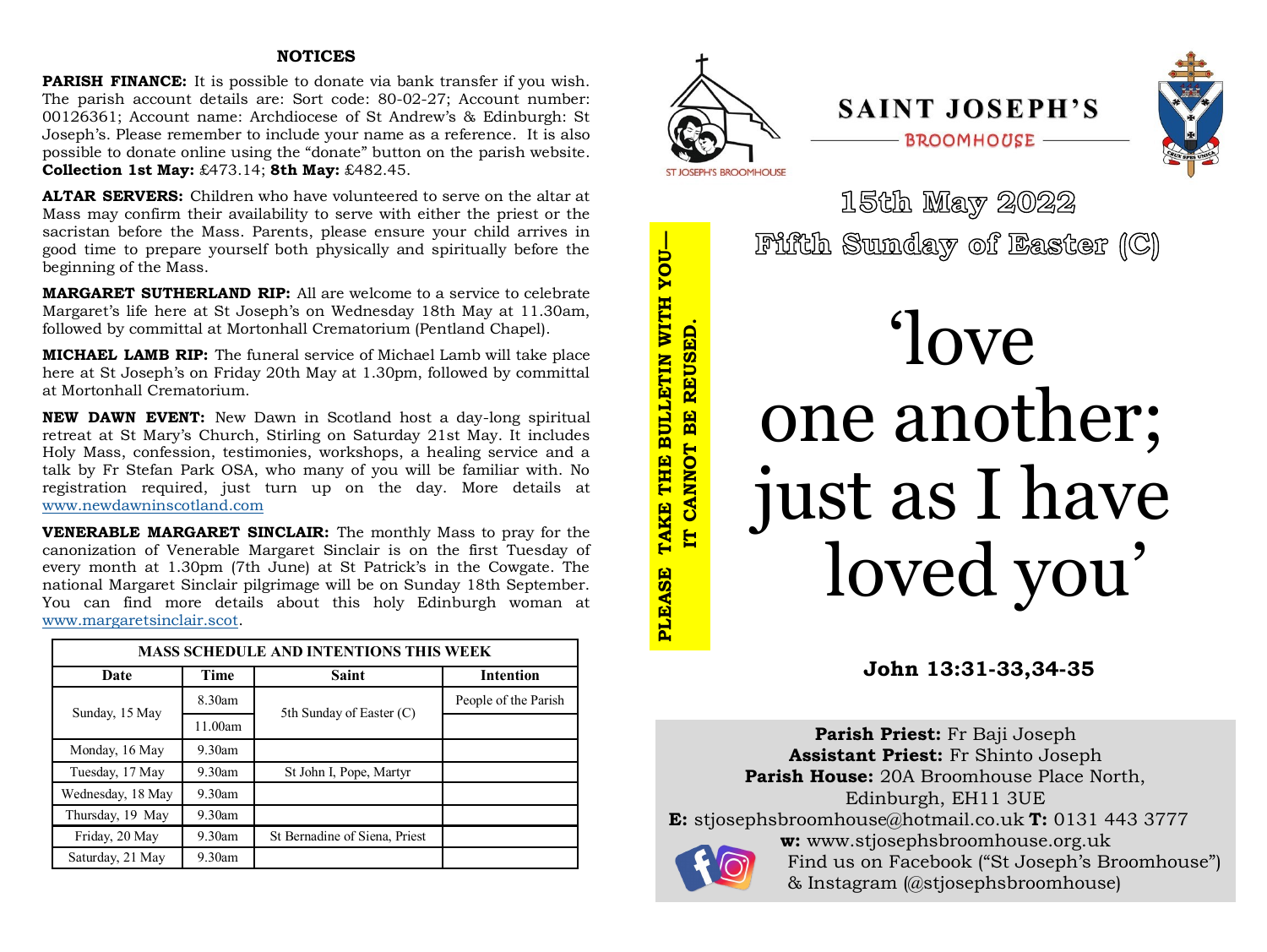# ORDER OF THE MASS

### **Entrance Antiphon Cf. Ps 97: 1-2**

O sing a new song to the Lord, for he has worked wonders; in the sight of the nations he has shown his deliverance, alleluia.

# **Introductory Rites**

P: In the name of the Father, and of the Son, and of the Holy Spirit. **℟** *Amen.*

P: The grace of our Lord Jesus Christ, and the love of God, and the communion of the Holy Spirit be with you all.

**℟** *And with your spirit.*

# **Penitential Act**

*I confess to almighty God / and to you my brothers and sisters, that I have greatly sinned / in my thoughts and in my words, in what I have done, and in what I have failed to do, through my fault, through my fault, through my most grievous fault; therefore I ask blessed Mary ever-Virgin, all the angels and saints / and you my brothers and sisters, to pray for me to the Lord our God. Amen.*

| P: Lord have mercy.   | $\dot{\mathbf{R}}$ Lord have mercy   |
|-----------------------|--------------------------------------|
| P: Christ have mercy. | $\dot{\mathbf{R}}$ Christ have mercy |
| P: Lord have mercy    | $\hat{\mathbf{R}}$ Lord have mercy.  |

# **Gloria**

Glory to God in the highest, and on earth peace to people of good will.

We praise you, we bless you, we adore you, we glorify you, we give you thanks for your great glory, Lord God, heavenly King, O God, almighty Father.

Lord Jesus Christ, Only Begotten Son, Lord God, Lamb of God, Son of the Father, you take away the sins of the world, have mercy on us; you take away the sins of the world, receive our prayer;

Reflection

# **LOVE… AS I HAVE LOVED YOU.**

The essence of God is love and God cannot but transmit love. Gospel reading of the day comes from "The Final Discourse," (Jn 13:1–17:26) which took place at the Last Supper, on the night before Jesus accepted the Cross. This farewell discourse is a powerful and intimate part of Jesus' teaching on the Christian understanding of love.

On his visit to a parish, a bishop decided to test the children's knowledge of catechism. The kids answered all his questions. Finally he asked: "By what sign will people know you are Christians?" Everyone was silent. He was about to point out to his pectoral cross, when a little girl said, "Love!"

Jesus summarises all laws and commands of the Old Testament into one New Commandment: "Love one another: just as I have loved you." The command of Jesus is both new and old. It repeats the precept of Leviticus 19:18 to love one's neighbour as one's self. What is new is that this love characterizes the new life inaugurated by Jesus and is proof of one's love for God (1 Jn 4:7). Jesus' new commandment calls for love without limits, conditions, or prerequisites.

'Love' is widely used and abused. From social media to the modern advertisements, and perhaps in every walk of our life, 'love' is repeated ad infinitum. But Jesus' "As I have loved you" is the most difficult. Jesus' love is about giving and forgiving. It is not a self-satisfying emotion but a self-sacrificing mission. It does not seek to be served, but to serve. Selflessness, sacrifice, service – characterise Christ's love.

Why should we love one another? Are there any special reasons for loving others?

- $\Rightarrow$  loving one another is a commandment.
- $\Rightarrow$  loving one another reflects Christ.
- $\Rightarrow$  loving one another is an evidence of Christianity.
- $\Rightarrow$  loving one another is evidence of God's presence within us.

By the way I love, will anyone, even in my family, recognize me as a Christian? How can I be a better, loving person?

Lord, make my heart like unto Yours!

*Fr Shinto Joseph, SSP*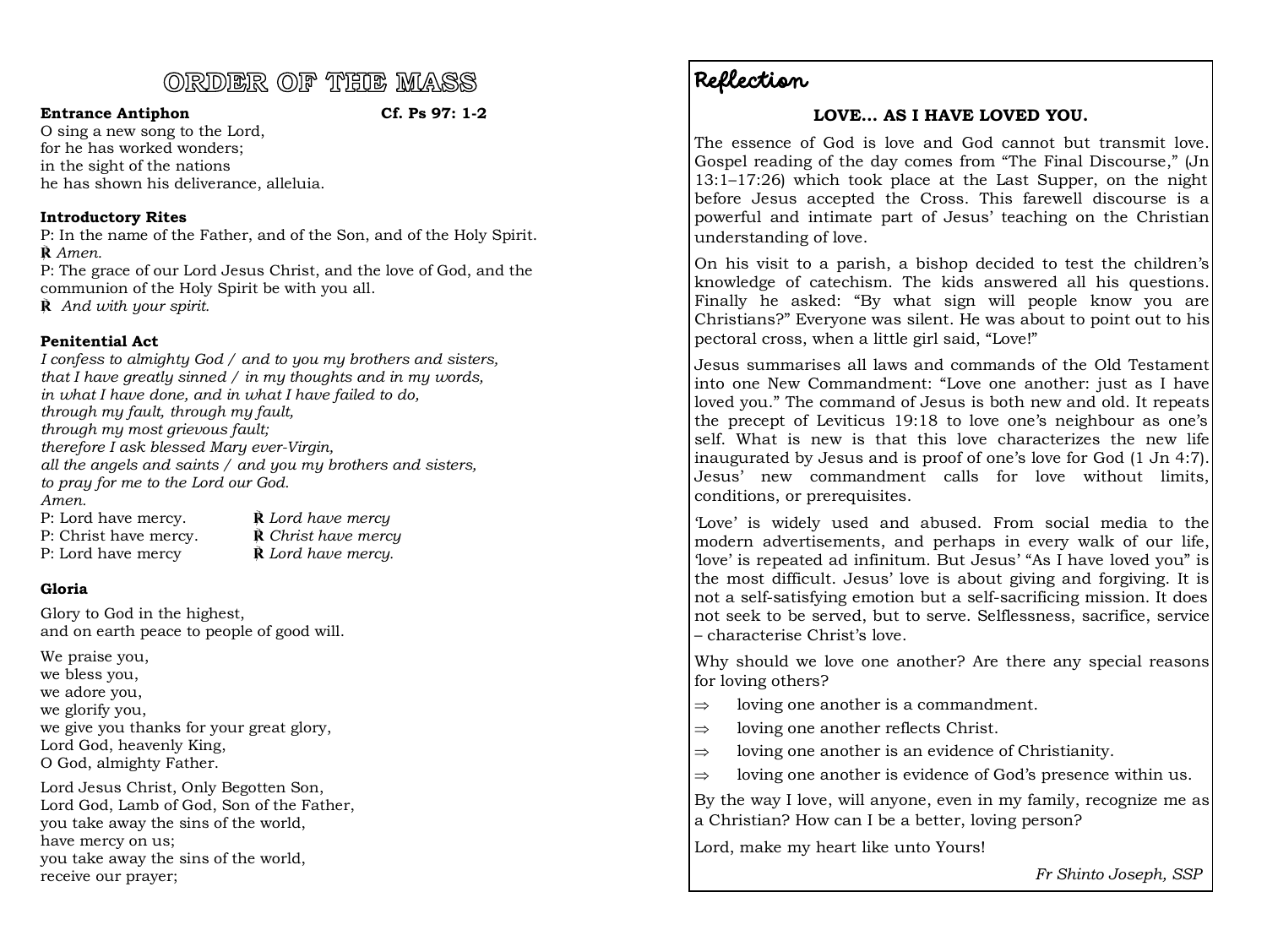P: Behold the Lamb of God, behold him who takes away the sins of the world. Blessed are those called to the supper of the Lamb.

**℟**: Lord, I am not worthy that you should enter under my roof, but only say the word and my soul shall be healed.

### **Communion Antiphon Cf. Jn 15: 1, 5**

I am the true vine and you are the branches, says the Lord. Whoever remains in me, and I in him, bears fruit in plenty, alleluia.

(*Order of Mass reproduced with the kind permission of Universalis Publishing Ltd.)*

| <b>HYMN NUMBERS FOR 11AM MASS</b> |                                                    |  |  |
|-----------------------------------|----------------------------------------------------|--|--|
| <b>Entrance Hymn:</b>             | 168-Be Thou my Vision                              |  |  |
| Offertory Hymn:                   | 273—Gifts of Bread and Wine                        |  |  |
| Communion:                        | 141—As I Kneel Before You<br>133-A New Commandment |  |  |
| Recessional:                      | 462—Love is His Word                               |  |  |

# **40 HOURS DEVOTION:**

As you are probably aware, every parish in the Archdiocese has been invited to have 40 hours of Exposition of the Blessed Sacrament. This is part of a programme of Eucharistic renewal in the Archdiocese in the aftermath of Covid restrictions.

**It will be the turn of our parish to host this devotion from**  next weekend (22nd May). The liturgy committee are still finalizing exact details, but the Blessed Sacrament will be exposed after the 11am Mass next weekend, and also on Monday and Tuesday after morning Mass. Exact timings are:

- $\Rightarrow$  Sunday 22nd May: 12pm to 6pm
- $\Rightarrow$  Monday 23rd May: 10am to 7pm
- $\Rightarrow$  Tuesday 24th May: 10am to 7pm

Please do take some time to participate in this devotion. We need to ensure that someone is at the church at all times while .during the Adoration, so please use the clipboard at the back of the church to sign up to an hour time slot. See poster in the porch for details.

you are seated at the right hand of the Father, have mercy on us.

For you alone are the Holy One, you alone are the Lord, you alone are the Most High, Jesus Christ, with the Holy Spirit, in the glory of God the Father. Amen.

### **First reading Acts 14:21-27**

Paul and Barnabas went back through Lystra and Iconium to Antioch. They put fresh heart into the disciples, encouraging them to persevere in the faith. 'We all have to experience many hardships' they said 'before we enter the kingdom of God.' In each of these churches they appointed elders, and with prayer and fasting they commended them to the Lord in whom they had come to believe.

They passed through Pisidia and reached Pamphylia. Then after proclaiming the word at Perga they went down to Attalia and from there sailed for Antioch, where they had originally been commended to the grace of God for the work they had now completed.

On their arrival they assembled the church and gave an account of all that God had done with them, and how he had opened the door of faith to the pagans.

**The Word of the Lord ℟** *Thanks be to God*

# **Responsorial Psalm Psalm 144(145):8-13a**

# **℟ I will bless your name for ever, O God my King***.*

The Lord is kind and full of compassion, slow to anger, abounding in love. How good is the Lord to all, compassionate to all his creatures. **℟**

All your creatures shall thank you, O Lord, and your friends shall repeat their blessing. They shall speak of the glory of your reign and declare your might, O God, to make known to men your mighty deeds and the glorious splendour of your reign. **℟**

Yours is an everlasting kingdom; your rule lasts from age to age. **℟**